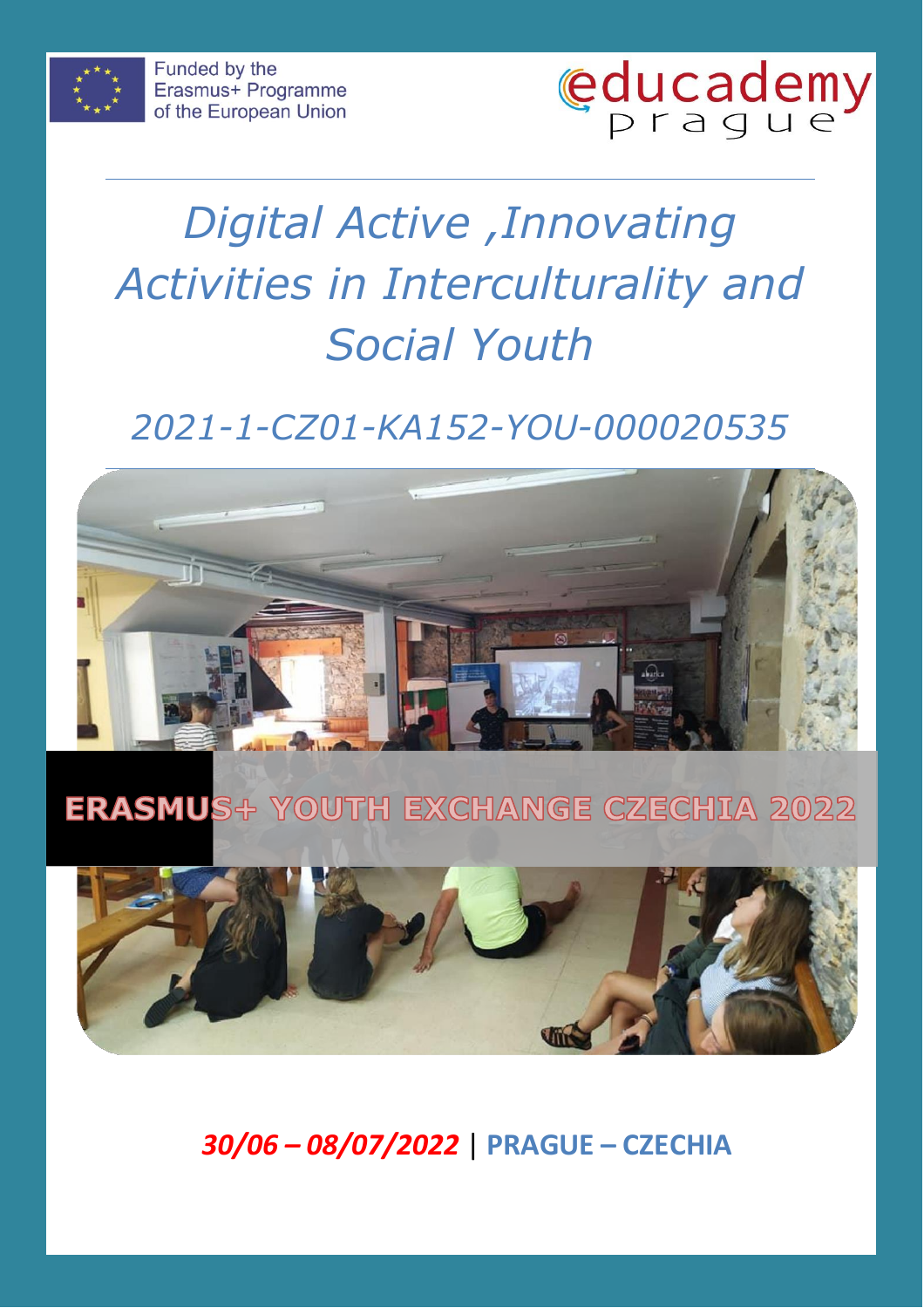#### **1. PROJECT INFORMATION**

#### **a. Information about the youth exchange:**

#### **Project Number: 2021-1-CZ01-KA152-YOU-000020535**

#### **ABOUT THE PROJECT:**

Today's children of "Z Generation" who are also called "digital natives" are growing up in online media environments. According to "Digital in 2020 Report"(WeAreSocial), overview of Europe in digital statistics are as followings; population is 849.5 million, mobile phone connections are 1.09 billion, internet users are 711.3 million, active social media users are 470.5 million. Besides, %78 of youth population in Europe are active social media users. In the direction of those data, it can be said that the users of social media are pretty much and as well as the users are increasing in every passing year.

Individuals use social media to communicate even they are sitting in the same environment. Here is a double-edge sword: Even though this sites and digital tools offer new portals for entertainment, communication, education, social interaction, on the other hand, it should be considered that their unbounded engagement with digital media has also caused serious issues. In this sense, it can be considered that people, especially youngsters are living in virtual life more than the real one. For that, it has been witnessed that the exponentially increase of researches which are conducted on excessive use of social media and its addiction. According to the results, excessive use of social media cause depression (Wegmann,2015), social anxiety (Bodroža and Jovanović,2016), less life satisfaction (Kross,2013), low academic performance (Kuss,2011), mental-physical problems (Udorie,2015), addiction, cyberbullying. In addition to them, using social media excessively, don't contribute/improve users' digital competences/personal progress and do not benefit them for using the time productively. Because, it isn't necessary to have digital competences for using social media. The researches and problems have motivated us for this project and we believe that these findings must be considered. All of these do not mean that there are no benefits of social media, but as can be seen in the results of the researches, it is obvious that pros and cons of this issue must be examined. In a large study which was conducted with more than 89,000 individuals in 31 countries has found that some 6% of people on the planet suffer from Internet addiction (Cheng&Li,2014)It seems that is a global problem when examined the researches on social media. So, as stressed by above, this project should be funded and carried out transnationally for producing best solutions. Precisely at this point, the target group of this project is youth population who don't have awareness about the disadvantages and nature of social media which are not entirely suitable for them Most people engage with social media without stopping to think what the effects are on their lives, in national/European level.



Funded by the Erasmus+ Programme of the European Union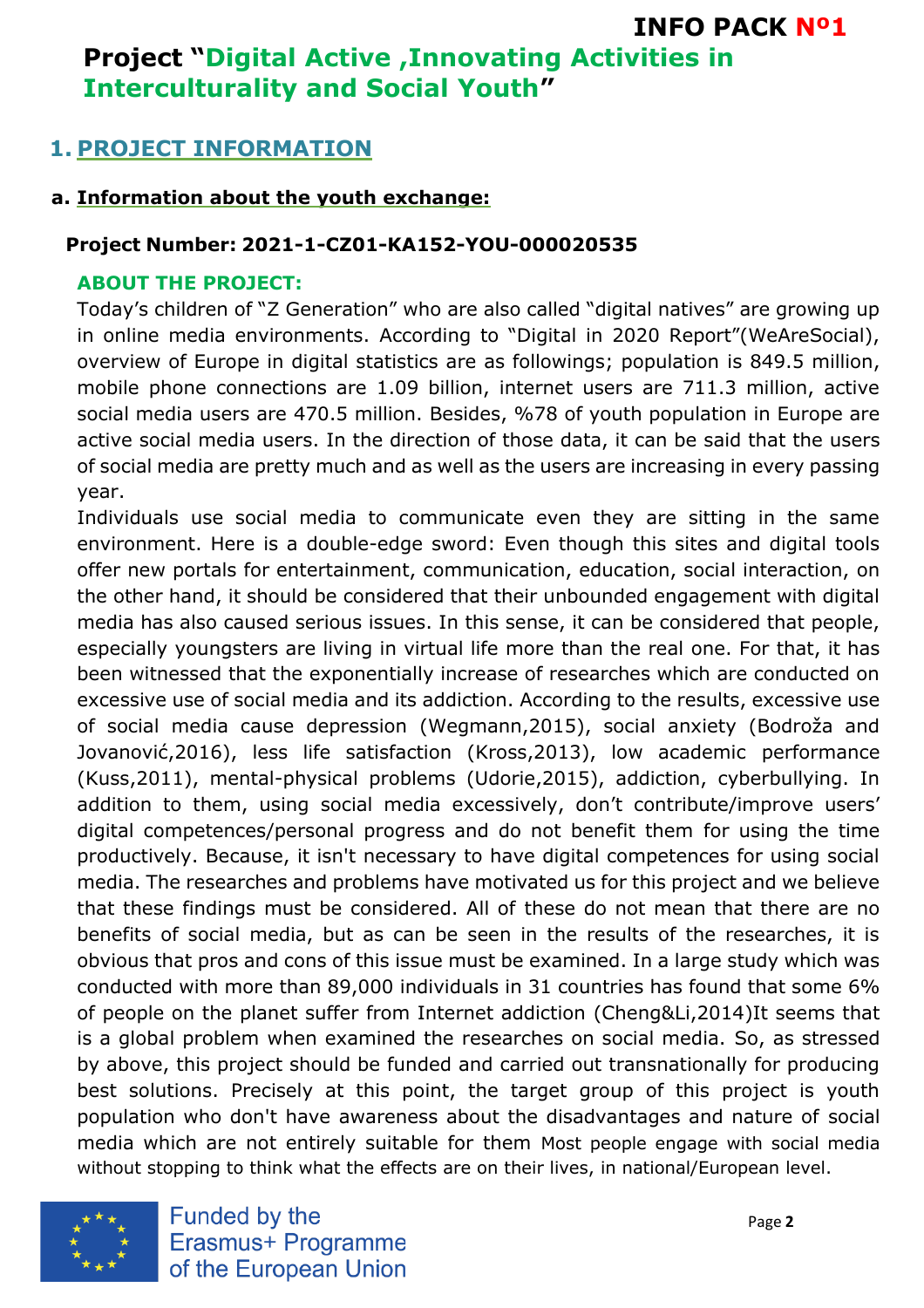The main danger, that we focused on is excessive and misuse of social media. We aimed struggling against addiction and motivating target groups for suitable purpose of social media. Youth are target group in this project which is aimed raising awareness about the disadvantages of excessive use of social media and increasing the competences required for effective use

We defined objectives keeping in mind SMART criteria: create awareness about excessive and misuse of social media improve digital competences explore alternative ways of spending time instead of social media encourage collaborating through ICT create awareness of cyberbullying emphasize equity/inclusion promote creatively using of ICT improve effective usage and management of their time on the net involve disadvantaged groups and provide opportunities for them improve communication / language skills, personal development, social harmony, innovation, creativity provide opportunities about intercultural understanding/European citizenship Being aware about disadvantages of social media usage and having digital competences are directly proportionated and both make people more successful in life. It is obvious that ICT is irreplaceable part of 21st century and future, it is also important to use it in the right way to build healthy relationships In the title of Youth in Erasmus+ Programme Guide, following specific objectives are mentioned mainly connected with the field of youth; improving the level of key competences including those with fewer opportunities promoting participation in democratic life in Europe intercultural dialogue social inclusion and solidarity through increased learning mobility opportunities supporting organizations through strengthened links between the youth field. Our project is directly linked with priorities and objectives determined in the Erasmus+ Programme and this specific key action. We are addressing following issues and needs through this project: negative effects of social media improving digital skills using time effectively with alternative ways developing communication/language skills, personal progress supporting disadvantaged individuals types of cyberbullying and overcoming.

#### **Objectives Of The Project**

- To learn to use social media in the correct way, properly, efficiently
- To be aware of about excessive and misuse of social media
- To explore alternative and productive ways of spending time instead of social media
- To develop their digital competences
- To learn basic skills to improve digital data and information literacy
- To learn how to use ICT creatively
- To improve their critical thinking and questioning abilities to access reliable information on the net
- To usage their time on the net efficiently
- To learn ways to struggle with cyberbullying
- To improve their entrepreneurial skills

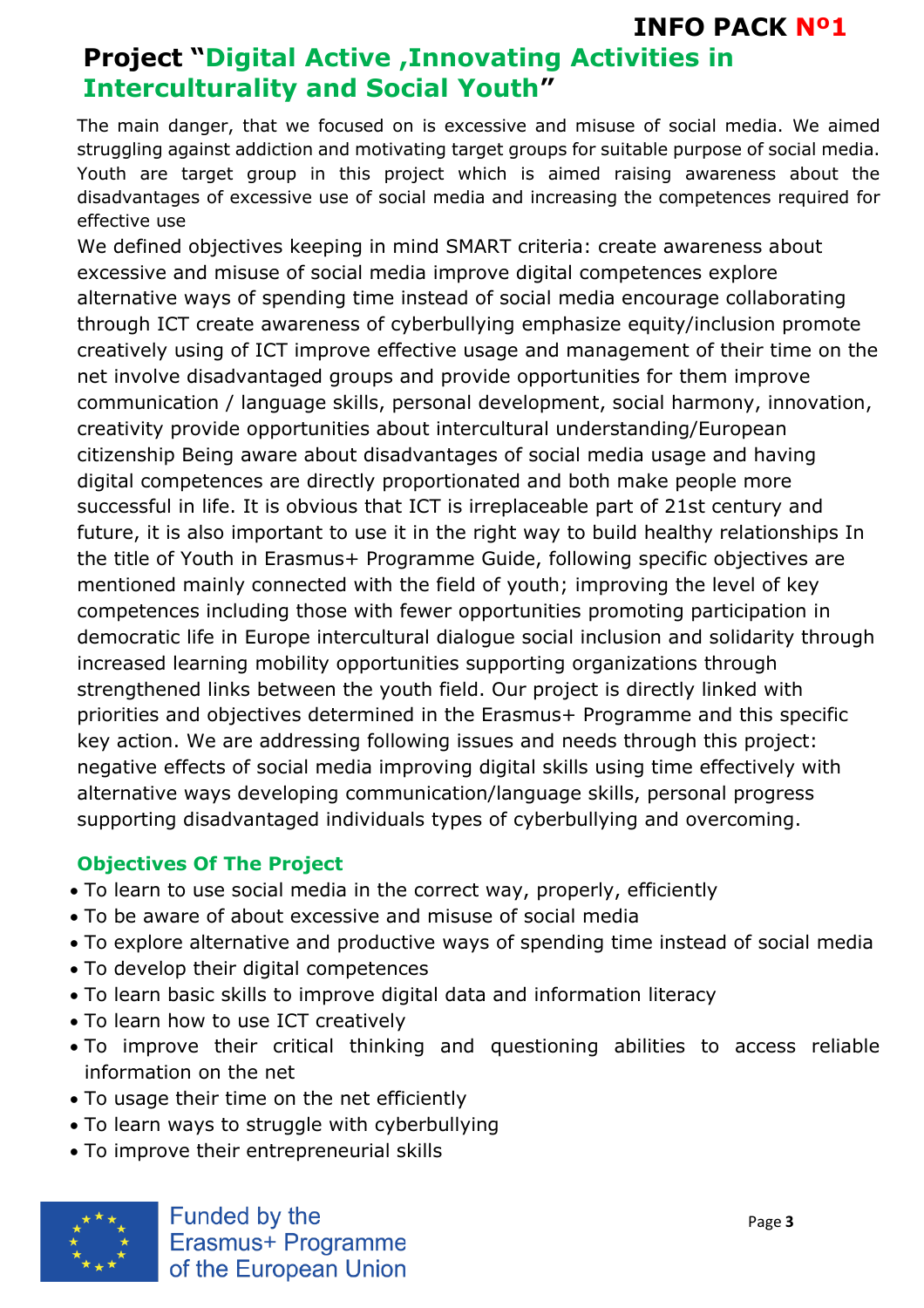## **Project "Digital Active ,Innovating Activities in Interculturality and Social Youth"**

- To acquire positive effects on their language/communication skills, creativity and personal development
- To gain self-confidence/self-esteem
- To be aware the importance of social harmony, equality and innovation
- To acquire the value of the intercultural understanding and the
- meaning of the idea of European citizenship
- To be aware about their inner power and abilities and realize the effect of motivation on success
- To learn the benefits of group works in comparison to individual works
- To acquire self-satisfaction and competence in their professional studies
- To acquire their creativity and request to join in future projects
- To acquire new perspectives and thinking abilities
- To learn about new methods and materials not only about the main area of the project but also in other areas.

#### **b. DATES & VENUE OF THE YOUTH EXCHANGE**

Day of arrival: 30-06-2022 - Day of departure: 08-07-2022 The Youth Exchange will take place in Prague – Czechia The Youth Exchange venue is HOTEL KRYSTAL \*\*\* Address : José Martího 407/2, 162 00 Praha 6-Veleslavín, Czechia <https://www.centrum-krystal.cz/en/>





Funded by the Erasmus+ Programme of the European Union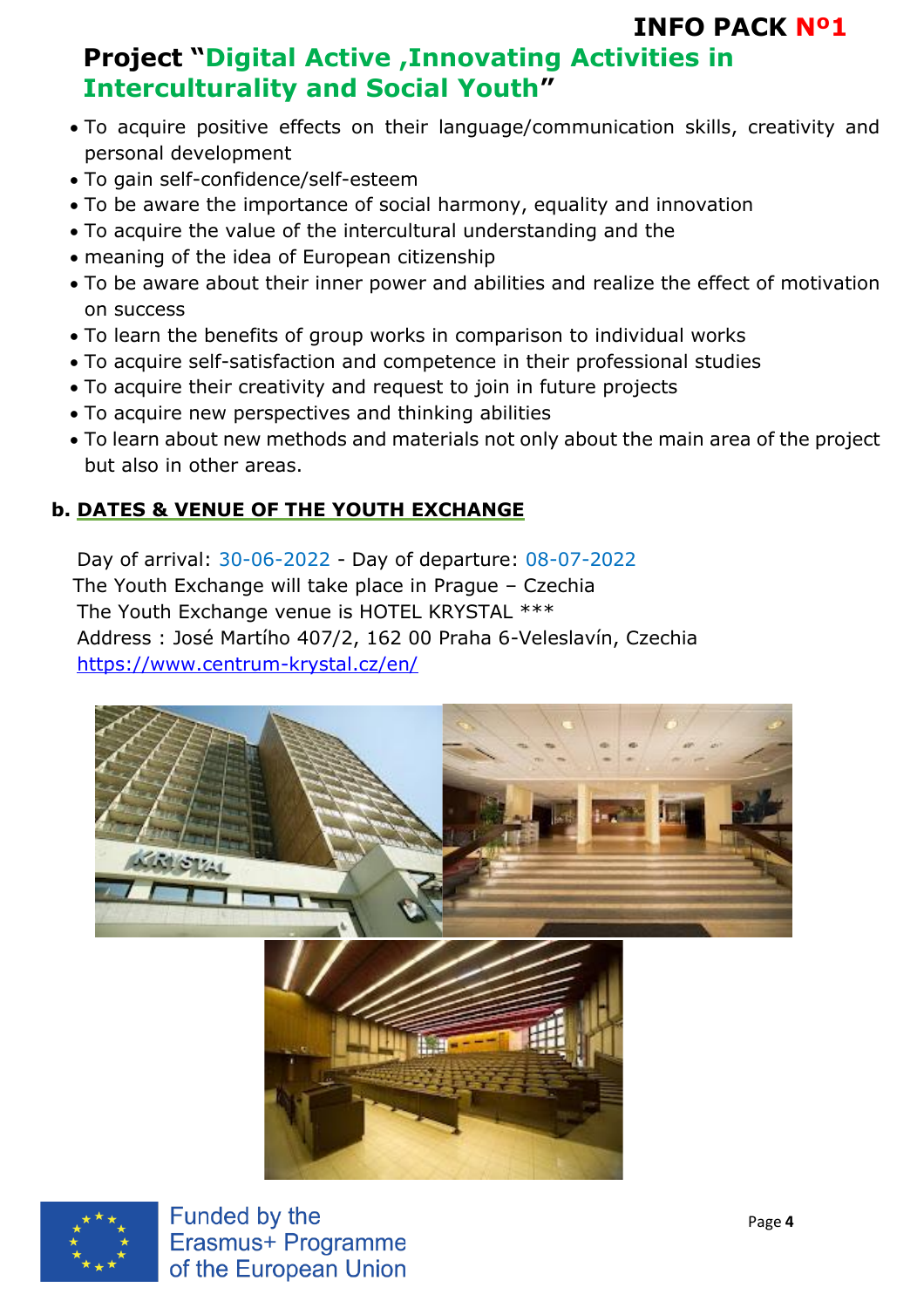#### **c. LANGUAGE OF THE EXCHANGE**

English is the general language of the project, but during our activities group leaders will arrange and organize the translation in order to facilitate full understanding and the effective communication between participants

### **2. PARTICIPANTS**

#### **a- Participating Organizations**

| <b>COUNTRY</b> | <b>PARTNER ORGANIZATION</b>                        | Nº of Young<br>participants | N <sup>o</sup> of Group<br><b>Leader</b> |
|----------------|----------------------------------------------------|-----------------------------|------------------------------------------|
| <b>CZECHIA</b> | <b>EDUCADEMY PRAGUE</b>                            | 6                           |                                          |
| <b>ITALY</b>   | <b>ORIEL ETS</b>                                   | 6                           | 2                                        |
| <b>CROATIA</b> | <b>INSTITUT ZA POTICANJE</b><br><b>MLADIH</b>      | 6                           | $\overline{\phantom{a}}$                 |
| <b>TURKEY</b>  | UNITED POWER OF YOUTH                              | 6                           | 2                                        |
| <b>ROMANIA</b> | ASOCIATIA TINERILOR CU<br><b>INITIATIVA CIVICA</b> | 6                           | $\overline{\phantom{a}}$                 |

#### **b- The Background Of The Participants:**

Related to that, we asked the partner organizations to identify their possible participants' needs and past experiences related to this particular project and it can be summarized briefly on SIX MAIN CRITERIA:

- The age range required for our YE is 18 to 27 years and two group leaders no age limit
- Has been involved in non-formal education context in local level as youth leader
- Motivation to take part in a mutual learning process in a intercultural setting
- Has interest to work on project's topic
- Willing to share their experience and best practices with the participants.
- Has a sufficient level of English (B1-C1).
- Keep a gender balance among participants.

#### **Gender balance.**

In order to achieve gender balance, it will be tried to have 20 male and 20 female participants. If this is not possible, efforts will be made to ensure that the band is

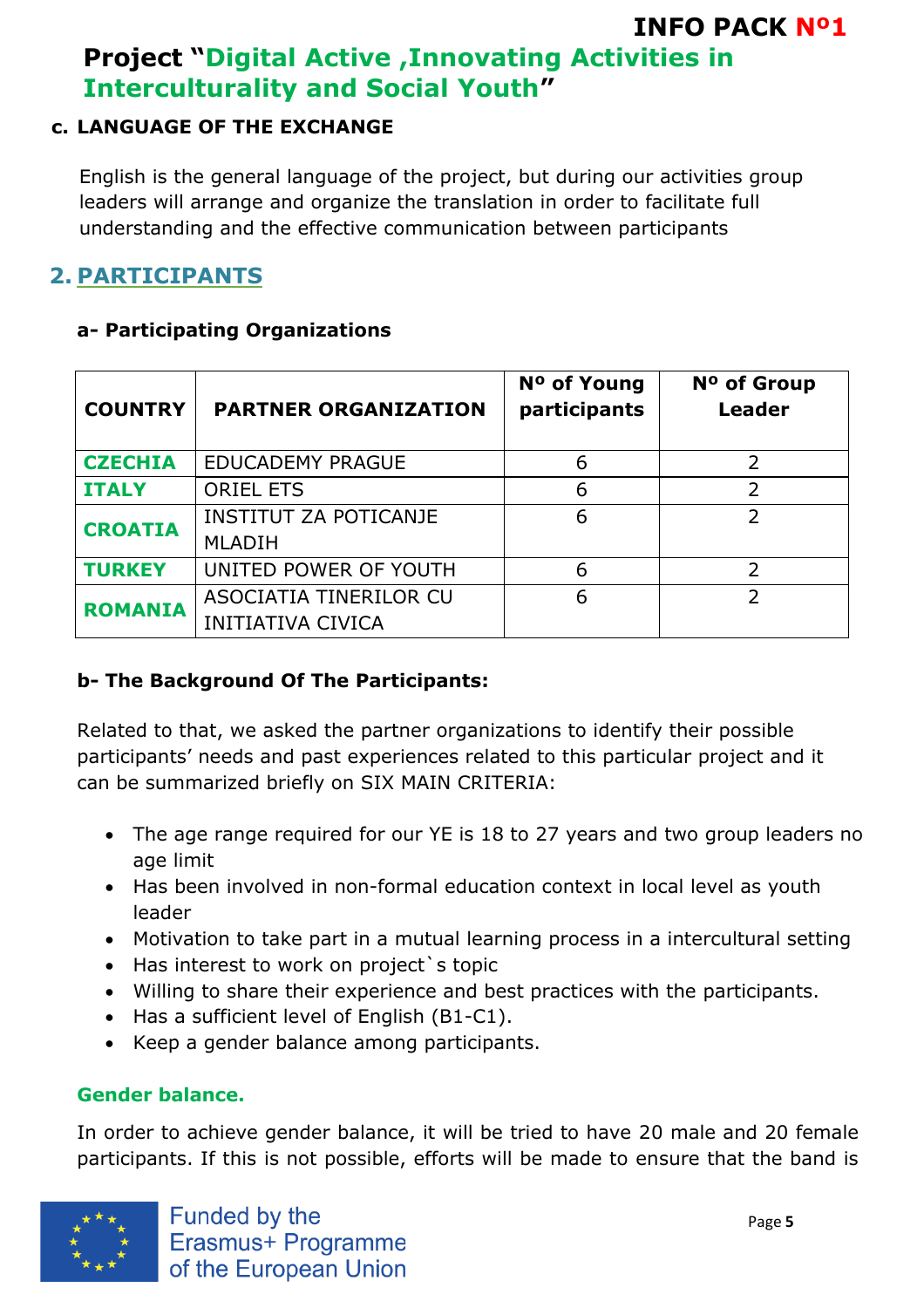at least 60% to 40%. Ensuring these gender distributions will contribute positively to the objectives and healthy coordination of the project.

#### **REGISTER YOUR PARTICIPANTS FOLLOWING THIS LINK. <https://forms.gle/QuL6yeTZzniyA6VU7>**

#### **3. MAIN ACTIVITIES/PROGRAMME**

#### **Activities we plan to run: Day-by-day programme of the training activities**

#### **Day 0: Travel / Arrival Day**

- Participants arrive to Prague
- Check-in to HOTEL KRYSTAL
- Dinner

#### **Day 1: Introduction - Intercultural awareness**

- (At the Hotel): Welcome the groups
- Ice-breakers and Get to know each other activities
- Familiarize participants with Prague info pack (practical information about the how to get around the city and the venue)
- Project summary and expected activities
- Present/ collect the documents for reimbursement
- Partners' presentations of their country/ city/ culture / organization

#### Lunch

- Visit the Prague Castle
- Evaluation of the day's activities
- Dinner & INTERCULTURAL EVENING

#### **Day 2: Encouraging collaboration and Improving digital competences**

- (at the Hotel): Setting up the work groups
- Examine the work plan
- Set up tasks
- Goal-setting activities
- Presentation and workshop: "Negative psychological effects of excessive social media usage' - **lead by the Romanian team**
- Group discussion: 'What does being digitally competent mean?' **lead by the Czech team**

Lunch

- Presentation: 'DigComp 2.1 for citizens' **lead by the Czech team**
- Presentation: 'How can we spend our time effectively on the net?' **lead by the**

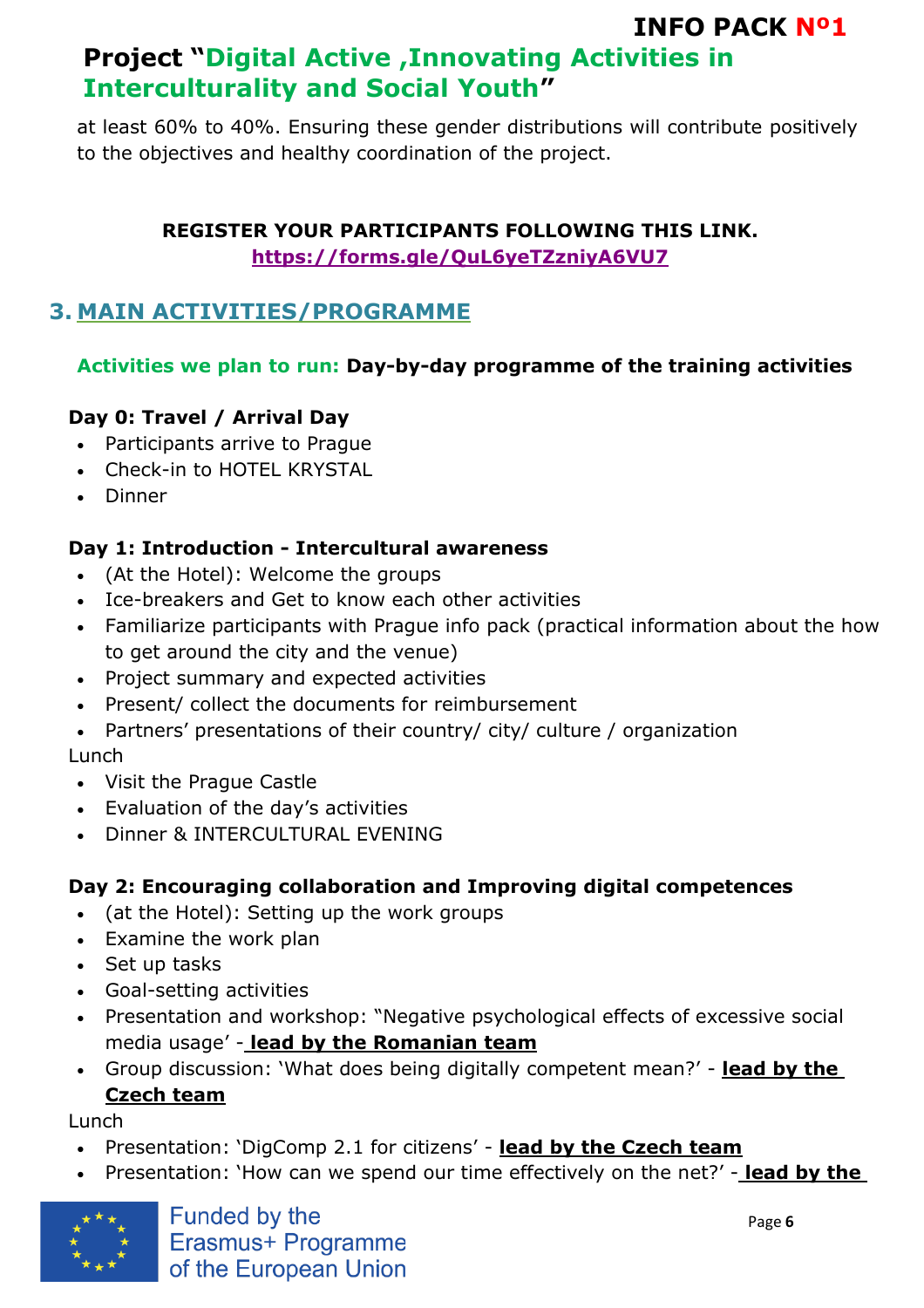#### **Italian team**

- Follow up questions and answers
- Reflection on the day's activities

Dinner

#### **Day 3: Outdoor education/ Alternative recreational activities**

- Cultural visit: discover Prague old town and Square
- Developing Digital Skills: basic research of landmarks in the Old Town and presenting them to the other participants
- Orientation activities reading the map
- Walk from the Square to Charles Bridge
- Kampa Park play traditional folk dance (**lead by team leaders**)
- Play Hemsball **lead by the Turkish team**

#### Lunch

• Group discussions on alternative recreational activities

• Debate: Actively using the internet to solve problems - **lead by the Czech team** Dinner

#### **Day 4: Outdoor activities & Building Self-confidence**

- Environmental Cleaning Trekking
- Group game: Kendema **lead by the Romanian team**

#### Lunch

- Building self-confidence group activities **lead by the Czech team**
- Reflection on the day's activities

Dinner

#### **Day 5: Digital threats & Improving Communication skills**

- (at the Hotel): workshop 'Types of Cyberbullying and how to fight it' **lead by the Italian team**
- Workshop 'Digital Detox Paper Phone' planning activities and sharing info **lead by the Czech team**

Lunch Free afternoon Dinner

#### **Day 6: Digital Literacy**

- (at the Hotel): presentation: Digital Literacy **lead by the Turkish team**
- Workshop: 'Reliable sources of information online' **lead by the Turkish team**
- Presentation of short videos on excessive use of social media
- Group discussion: disadvantages of excessive use of social media Lunch

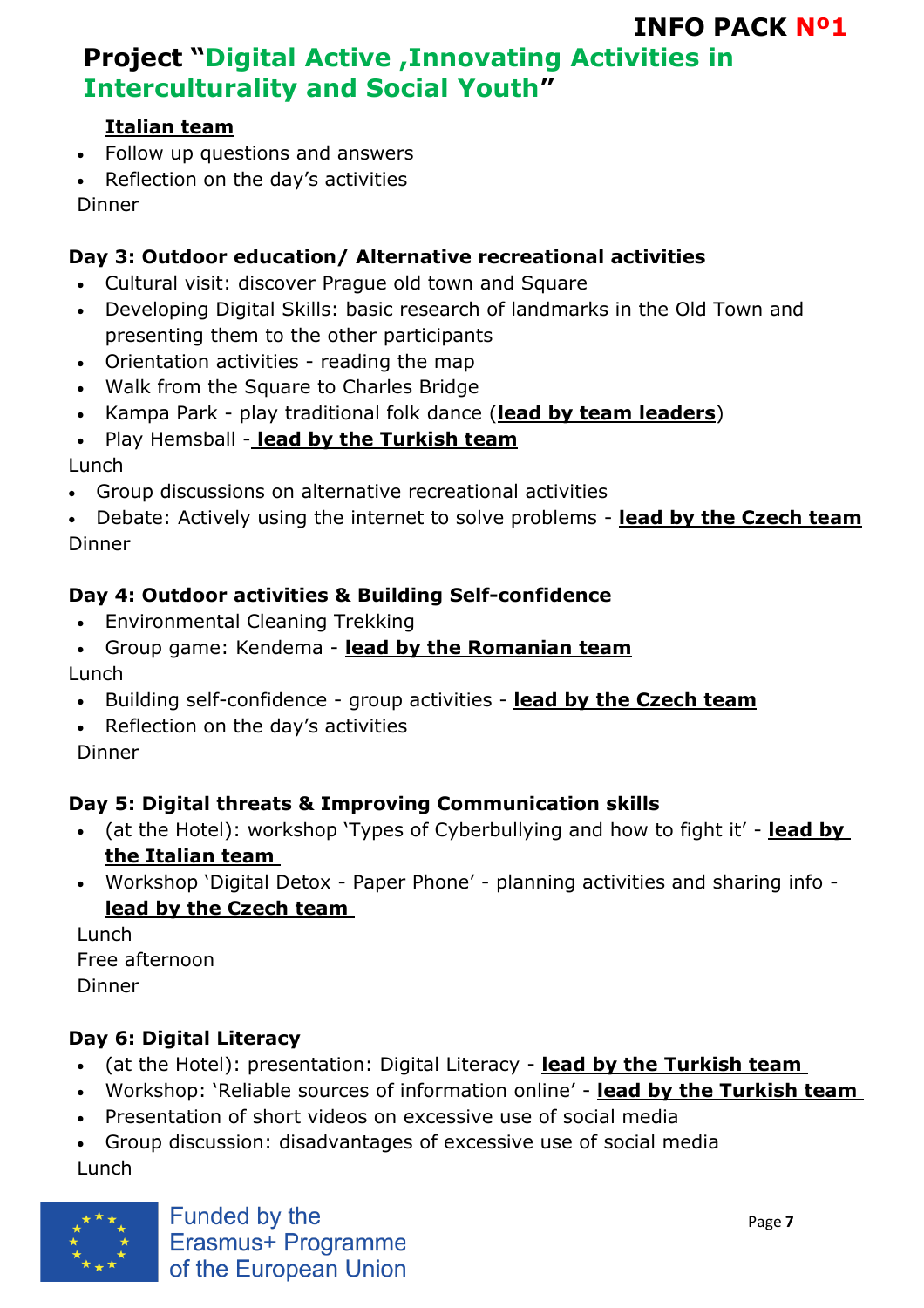## **Project "Digital Active ,Innovating Activities in Interculturality and Social Youth"**

Free afternoon Dinner

#### **Day 7: Evaluation and Follow-up ideas**

- Dissemination plan setting up the tasks
- Reflection on self-growth and learning
- Sharing of personal learning achievements
- Evaluation of the training programme
- Awarding of certificates Lunch

Free afternoon Dinner - farewell meeting **Day 8: Travel day** 

#### **Methods:**

- Ice-breakers and Warm-Up sessions
- Team-building activities
- Brainstorming
- Group discussions
- Questionnaires
- Outdoor education techniques
- Presentations
- Goal-setting activities
- Project-based learning

#### **Impact**

#### **A) Impact On The Participants**

The participants will;

- use social media correctly and effectively by being aware of about excessive and misuse of social media

- explore alternative and productive ways of spending time instead of social media

- develop their digital competences
- get basic skills to improve digital data and information literacy
- learn ways to struggle with cyberbullying
- improve their entrepreneurial skills
- know how to use ICT creatively

- develop their critical thinking and questioning abilities to access reliable information on the net

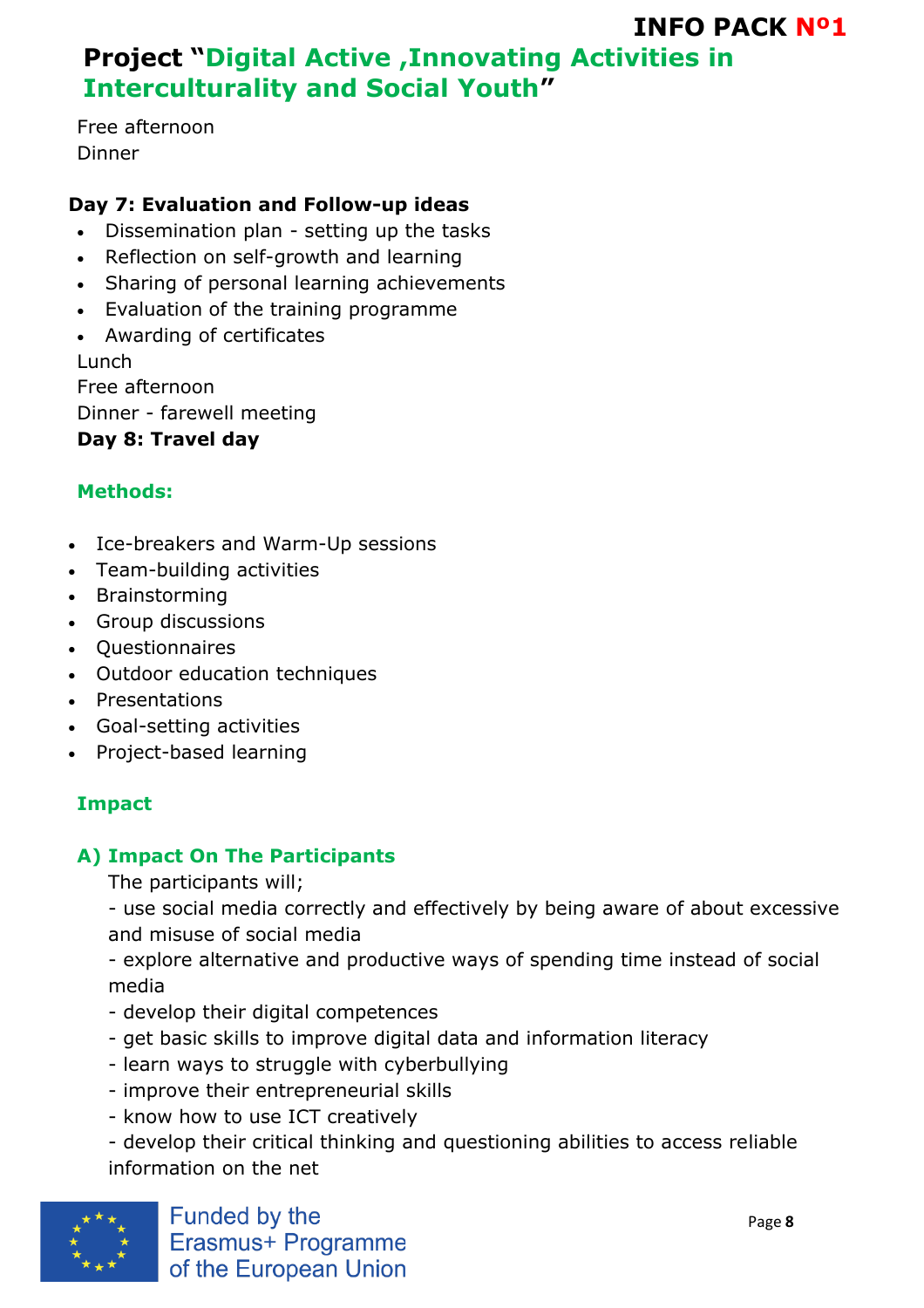## **Project "Digital Active ,Innovating Activities in Interculturality and Social Youth"**

- usage their time on the net efficiently

- gain self-confidence/self-esteem

- have positive effects on their communication/language skills, creativity and personal development

- be aware the importance of social harmony, equality and innovation

- know the value of the intercultural understanding and the meaning of the idea of European citizenship

-be aware about their inner power and abilities and realise the effect of motivation on success,

-be role models among youth,

-see the benefits of group works in comparison to individual works,

-learn about new methods and materials not only about the main area of the project but also in other areas,

-gain new perspectives and thinking abilities,

-have self-satisfaction and competence in their professional studies,

-increase their creativity and request to join in a group for future projects,

#### **B) Impact On The Participating Organisations**

The partner organisations will;

-increase their quality standarts and have a continuously rising success graphic, -be recognised in both national and international areas,

-expand their vision,

-get positive reflections on their image and prestige,

-increase the rate of supply and demand as a result of good studies,

-increase the cooperation between the partners reinforce the organisational culture among the staff,

-provide a more effective and positive cooperation between members and organisation,

-be a distinguished centre among similar organisation,

-gain experience in planning and carrying out long term projects

#### **C) Impact On The Target Groups**

They will;

- be aware about using social media and its effects on personal development
- discover different ways of spending time in real life instead of virtual one
- realise the importance of digital competences in their professional life
- learn the types of cyberbullying and avoiding/prediction them
- realise the necessity of ICT in digital age

- get information about how to access / filter reliable information on the net, how to eliminate false/unnecessary informations

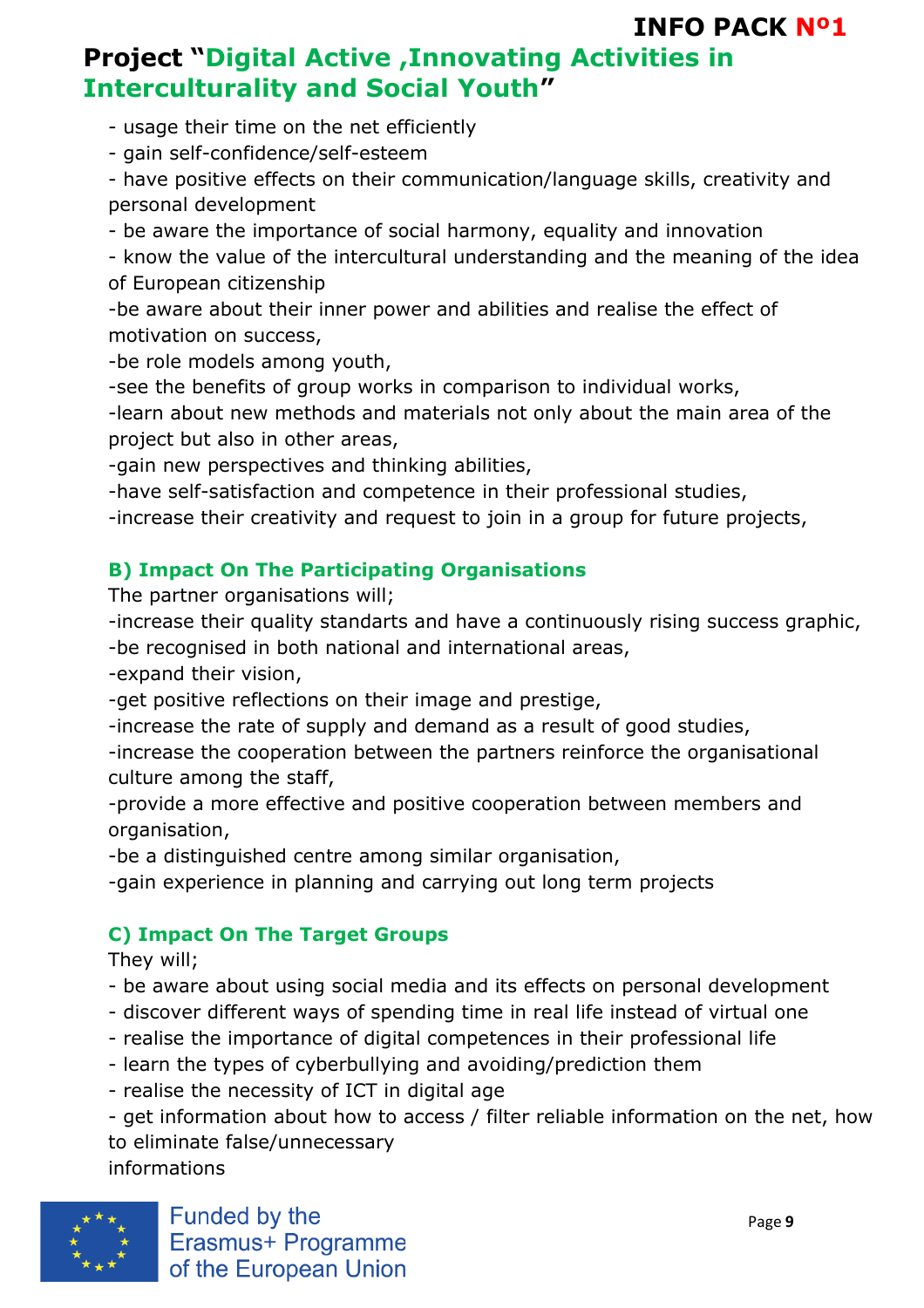## **Project "Digital Active ,Innovating Activities in Interculturality and Social Youth"**

- be aware the importance of social harmony, equality and innovation -increase their creativity and request to join in a group for future projects

#### **D) Impact On Participating Relevant Stakeholders**

The stakeholders will; -gain knowledge about practices and using them, -have a positive change in perspective of managers and staff -raise awareness among similar organisations -be inspired for carrying out similar studies, -make a consensus on their planning -improve the capacity of their organisations, -increase the quality of serve they provide

#### **4. TRAVEL REIMBURSEMENT**

We remember you that to obtain the travel reimbursement of the cost of travel **till the established amount calculated with Erasmus rule of DISTANCE CALCULATOR** (only tickets of economic or touristic flight, second class train or bus and public transportation) each participant must give us:

- Original invoice
- Original tickets of flight and train or bus
- Original boarding cards/passes
- Original invoices for visas and/or travel insurances

#### **Important things to take into consideration.**

- 1. **All the invoices should be in EURO** and **before to book your flight ticket, please ask** for confirmation.
- 2. **No extra luggage fees is permitted** for participants.
- 3. The cost of COVID19 testing, if needed, is not subject to reimbursement.

**Maximum** amount of the reimbursement for each participant:

| <b>ITALY</b>   | <b>ORIEL ETS</b>                       | 275 euro per participant                     |
|----------------|----------------------------------------|----------------------------------------------|
| <b>CROATIA</b> | <b>INSTITUT ZA</b><br>POTICANJE MLADIH | 275 euro per participant                     |
| <b>TURKEY</b>  | UNITED POWER OF<br><b>YOUTH</b>        | 275 euro per participant                     |
| <b>ROMANIA</b> | CU INITIATIVA CIVICA                   | ASOCIATIA TINERILOR 275 euro per participant |

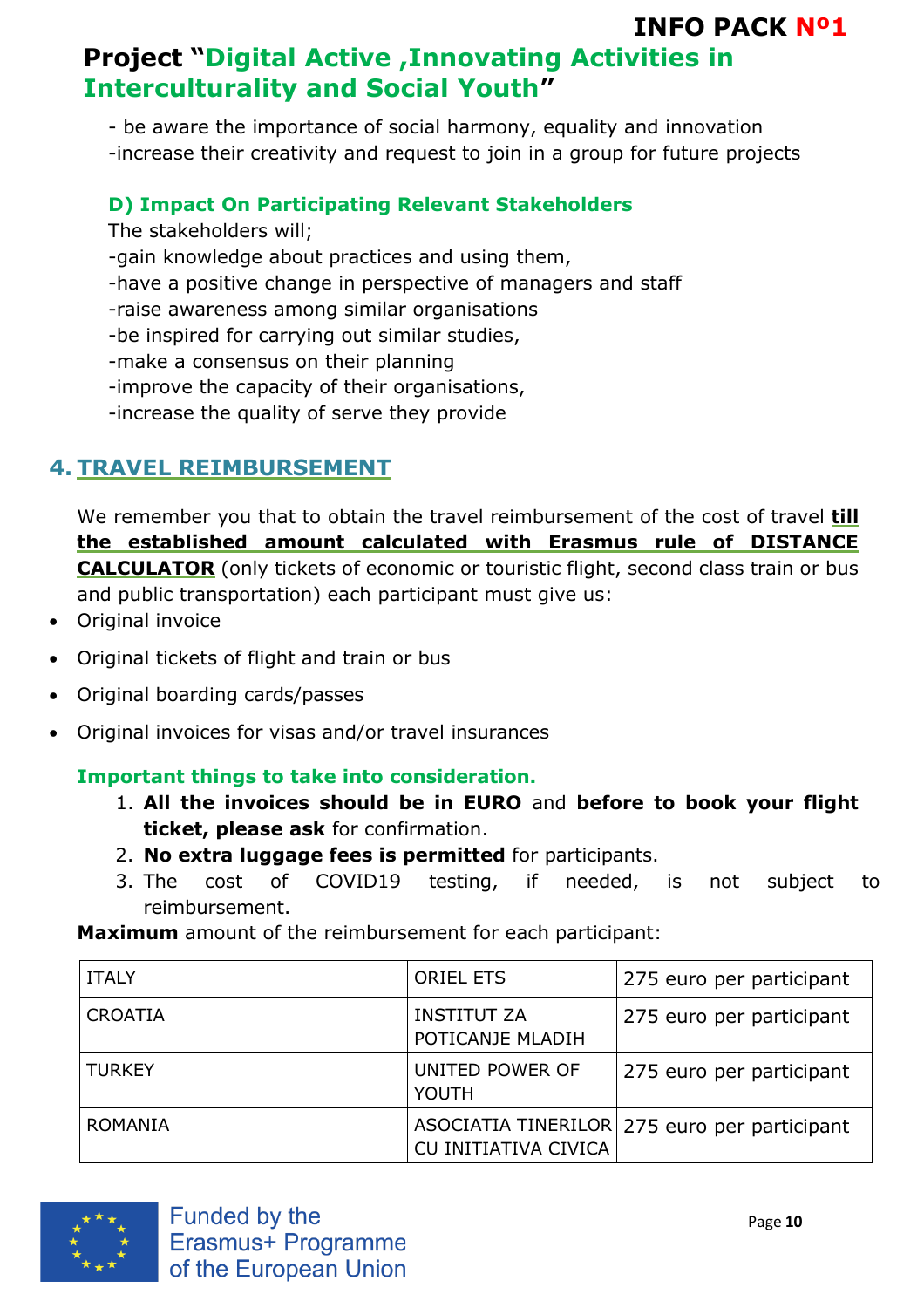#### 5. **INSURANCE AND HEALTH**

All the participants are strongly advice to have **individual travel insurance for the whole period of the youth exchange** *(European health card is only for health and not considered as travel insurance which cover aspects such as accident or other problem a part of health)*.

Regarding **covid-19 pandemic**, we will be applying restriction during the project. To travel to Czechia, each participant must *hold a Covid vaccine accepted by the EU or hold a PCR test not more than 24h prior to the trip*.

We commonly agree to *protect each other by our actions and attitude*.

Before the trip to Czechia, please *make sure all these recommendations are taken into consideration*.

#### **6. INTERCULTURAL EVENING**

It is planned an intercultural evening during the meeting. So please take with you some product from your country (drinks, food, music, country flag, etc.) to be presented to the other participants.

#### **7. ARRIVAL TIME:**

**ATTENTION: It is not allowed for participant to leave Czechia before the end of the event or to arrive later!**

**ARRIVAL DATE:** YOU MUST RESERVE AND BUY A FLIGHT THAT PERMIT YOU TO ARRIVE 30-06-2022.

**ATTENTION: If for any reason, your travel plan obliges you to arrive before, please facilitate us at time the information so that we can arrange to book cheap hostel for you. But this extension is at participant responsibility.**

**DEPARTURE DATE:** YOU MUST RESERVE AND BUY A FLIGHT THAT PERMIT YOU TO LEAVE Czechia on 08-07-2022.

#### **8. HOW TO GET TO THE HOTEL?**

By express bus 119 from Terminal 1 or 2 - choose the ticket for 30 minutes ride. You can buy the tickets from the machines or from the bus driver by cash or by card. For the Hotel get off from the bus at the Nádraží Veleslavín station and walk 500 meters back